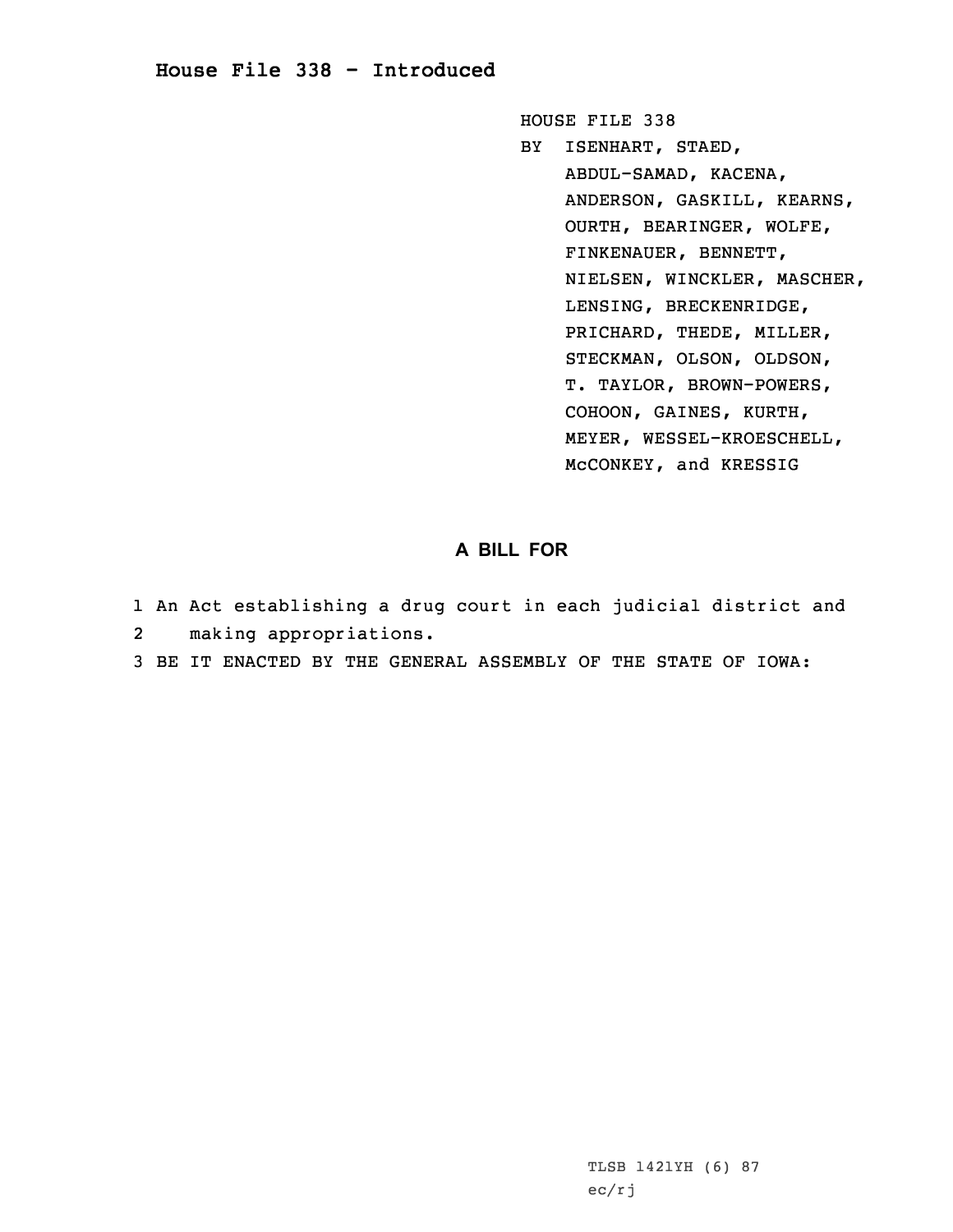1 Section 1. Section 602.6306, subsection 2, Code 2017, is 2 amended to read as follows:

 2. District associate judges also have jurisdiction in civil actions for money judgment where the amount in controversy does not exceed ten thousand dollars; jurisdiction over involuntary commitment, treatment, or hospitalization proceedings under [chapters](https://www.legis.iowa.gov/docs/code/2017/125.pdf) 125 and [229](https://www.legis.iowa.gov/docs/code/2017/229.pdf); jurisdiction of indictable misdemeanors, class "D" felony violations, and other felony arraignments; jurisdiction to enter <sup>a</sup> temporary or emergency order of protection under [chapter](https://www.legis.iowa.gov/docs/code/2017/235F.pdf) 235F or [236](https://www.legis.iowa.gov/docs/code/2017/236.pdf), and to make court appointments and set hearings in criminal matters; jurisdiction to enter orders in probate which do not require notice and hearing and to set hearings in actions under 14 chapter 633 or [633A](https://www.legis.iowa.gov/docs/code/2017/633A.pdf); and the jurisdiction provided in section 602.7101 when designated as <sup>a</sup> judge of the juvenile court; and the jurisdiction provided in section 602.6801 when designated as <sup>a</sup> judge of the drug court. While presiding in these subject matters <sup>a</sup> district associate judge shall employ district judges' practice and procedure.

20 Sec. 2. NEW SECTION. **602.6801 Drug court.**

21 1. <sup>A</sup> drug court is established in each judicial district to provide court services to offenders addicted to alcohol or drugs and to integrate court sanctions and incentives with alcohol and drug abuse treatment and counseling in <sup>a</sup> judicially supervised court setting.

 2. The drug court shall incorporate all of the following essential characteristics into its operations and proceedings: *a.* Integration of justice system case processing with alcohol and drug abuse treatment.

30 *b.* Use of <sup>a</sup> nonadversarial approach, whereby prosecution 31 and defense counsel promote public safety while protecting <sup>32</sup> participants' due process rights.

33 *c.* Early and prompt identification and coordinated placement 34 of eligible participants in treatment programs.

35 *d.* Coordination of access to <sup>a</sup> continuum of alcohol, drug,

-1-

LSB 1421YH (6) 87  $ec/rj$  1/4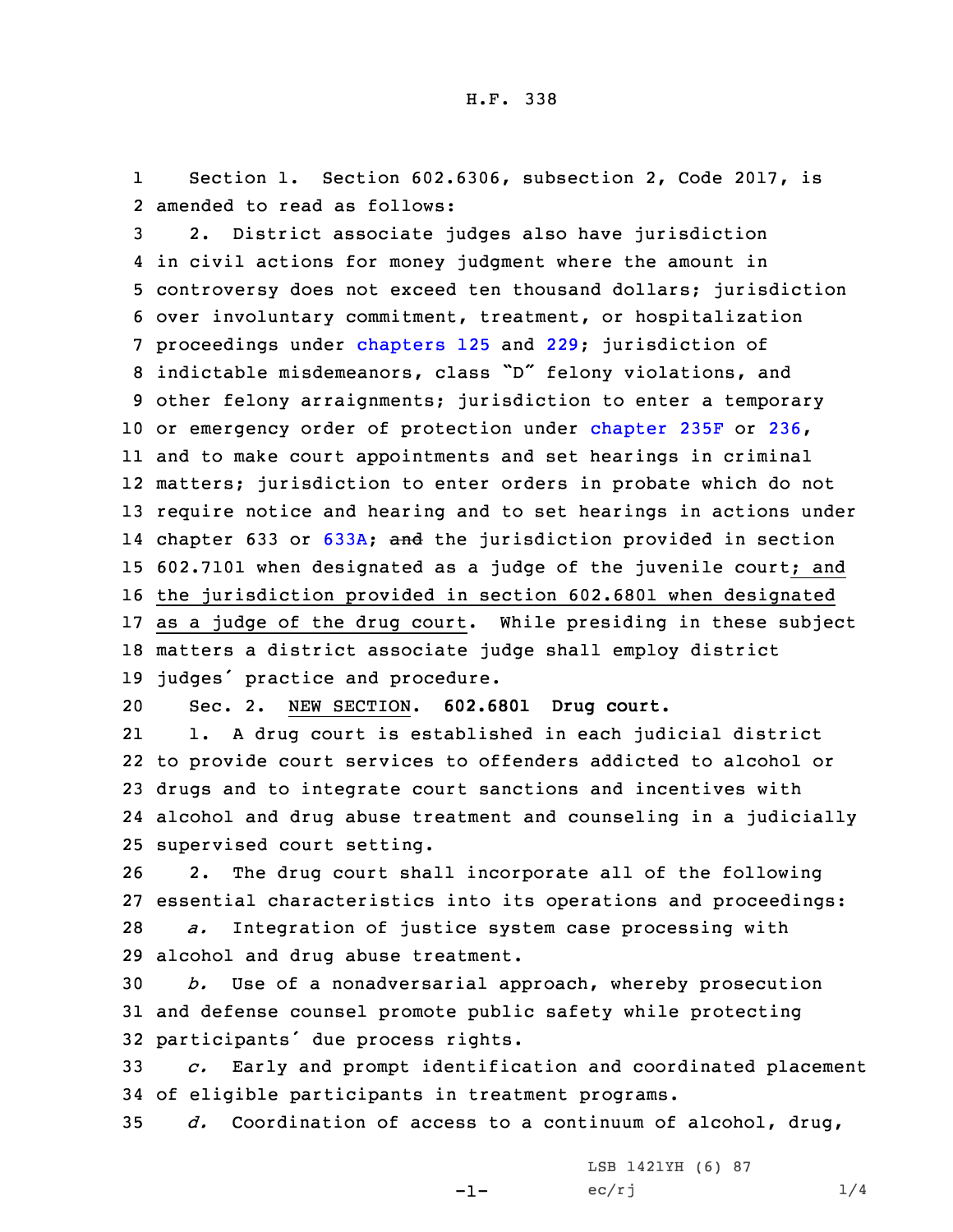## H.F. 338

1 and related treatment and rehabilitation services.

2 *e.* Monitoring of abstinence by frequent alcohol and drug 3 testing.

4 *f.* <sup>A</sup> strategy that governs drug court responses to <sup>5</sup> participants' compliance with treatment programs.

6 *g.* Ongoing judicial interaction with all participants in the 7 drug court services.

8 *h.* Monitoring and evaluation of participants and treatment 9 programs to measure the achievement of treatment goals and 10 gauge treatment effectiveness.

11 *i.* Continuing interdisciplinary education to promote 12 effective drug court planning and operations.

13 *j.* Forming of partnerships among drug treatment courts, 14 public agencies, and community-based organizations that enhance 15 drug court effectiveness.

 3. The jurisdiction of the drug court may be exercised by any district judge and by any district associate judge who is designated by the chief judge of <sup>a</sup> judicial district as <sup>a</sup> judge of the drug court.

 4. The chief judge shall designate one or more district judges and district associate judges to act as judges of the drug court for <sup>a</sup> judicial district. The chief judge may designate <sup>a</sup> drug court judge to preside in more than one 24 county.

 5. The designation of <sup>a</sup> judge as <sup>a</sup> drug court judge does not deprive the judge of other judicial functions. Any district judge may act as <sup>a</sup> drug court judge during the absence or inability to act, or upon the request, of the designated drug court judge.

30 6. The supreme court shall prescribe rules to establish the 31 jurisdiction of the drug court and for the administration of 32 the drug court in this state.

33 Sec. 3. NEW SECTION. **602.6802 Standing appropriation ——** 34 **drug court.**

35 1. There is appropriated from the general fund of the state

-2-

LSB 1421YH (6) 87  $ec/rj$  2/4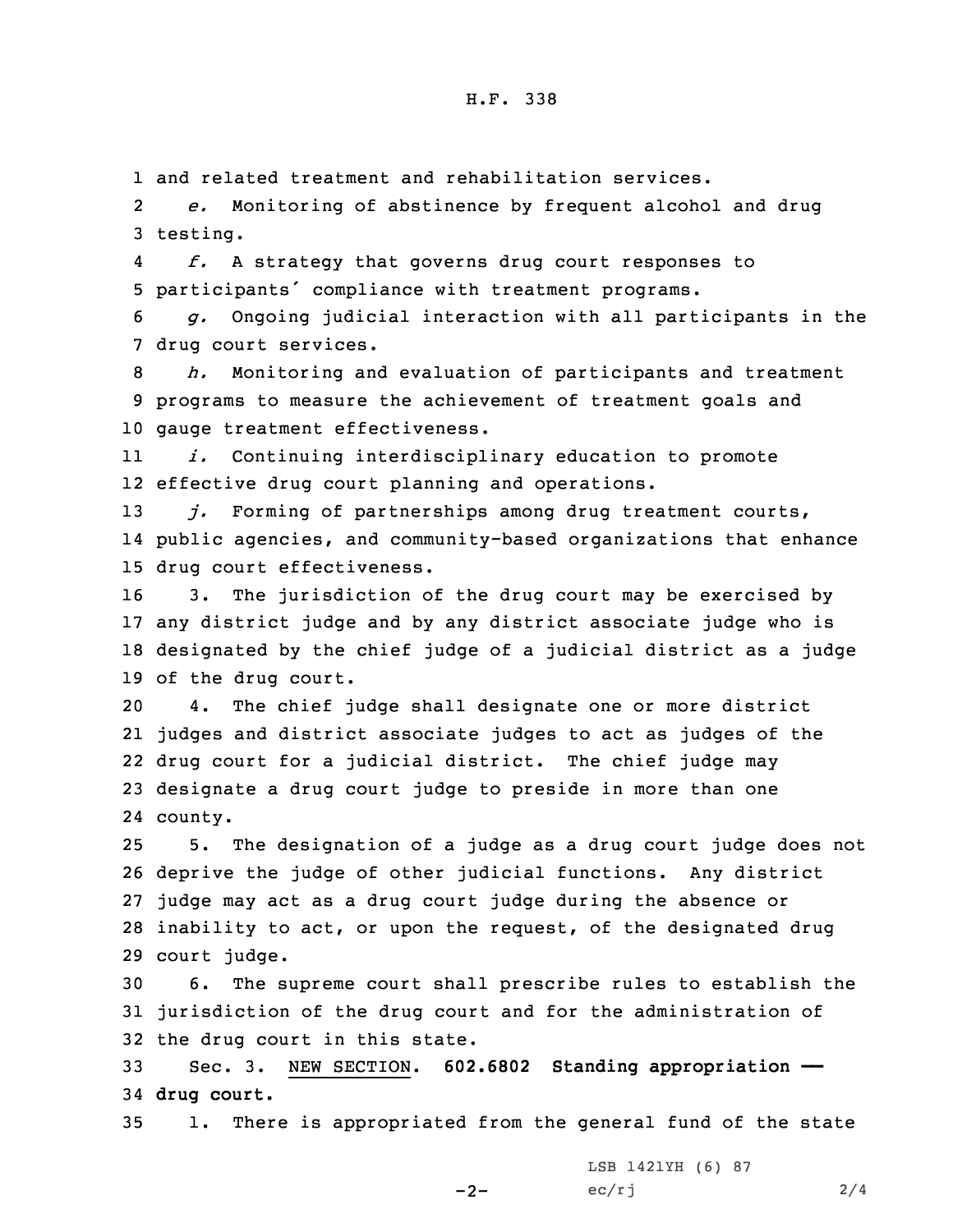to the judicial branch each fiscal year beginning July 1, 2017, and thereafter, the sum of two million nine hundred thousand dollars for costs associated with drug courts as established in section 602.6801.

 2. There is appropriated from the general fund of the state to the department of corrections each fiscal year beginning July 1, 2017, and thereafter, the sum of one million eight hundred thousand dollars for costs associated with drug courts as established in section 602.6801.

## 10 EXPLANATION

11 **The inclusion of this explanation does not constitute agreement with** 12**the explanation's substance by the members of the general assembly.**

 This bill establishes <sup>a</sup> drug court in each judicial district to serve alcohol or drug addicted offenders and to integrate court sanctions and incentives with alcohol and drug abuse treatment.

 The drug court is required to integrate justice system case processing with alcohol and drug treatment, to use <sup>a</sup> nonadversarial approach in proceedings, and to provide early and prompt identification and placement of eligible participants in the treatment programs. The drug court is also required to establish ongoing interaction with each offender, to coordinate treatment and rehabilitation services, and to monitor and evaluate treatment.

 The drug court is required to continue interdisciplinary education to promote effective drug court planning and operation, and to form partnerships among drug courts, public agencies, and community-based organizations.

 The bill provides that the jurisdiction of the drug court may be exercised by any district judge and by any district associate judge who is designated by the chief judge of <sup>a</sup> judicial district as <sup>a</sup> judge of the drug court and requires that the chief judge designate one or more of the district judges and district associate judges to act as judges of the drug court for <sup>a</sup> judicial district. The chief judge of <sup>a</sup>

 $-3-$ 

LSB 1421YH (6) 87  $ec/rj$  3/4